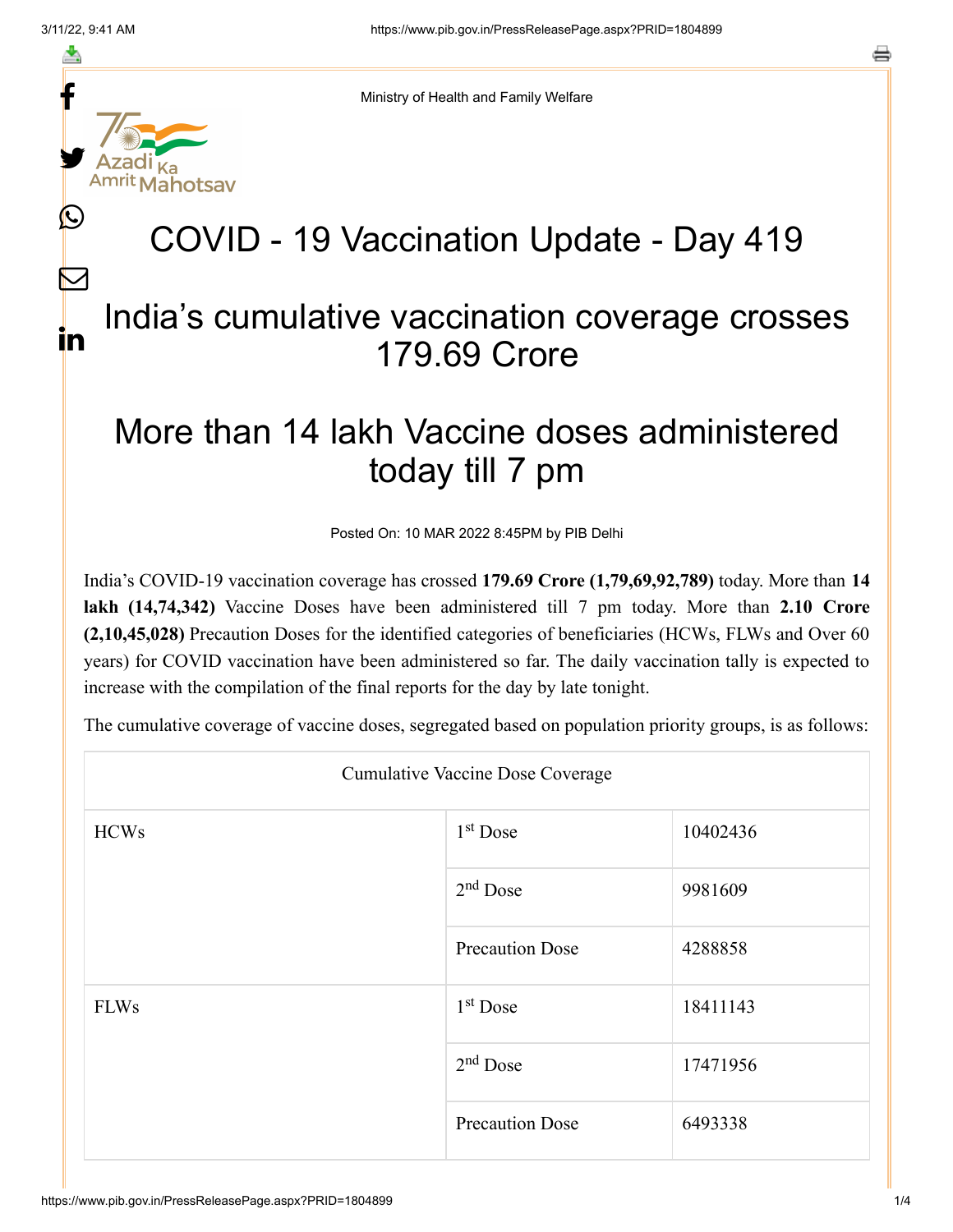| f<br>$\bf \Omega$ | Age Group 15-18 years                        | 1 <sup>st</sup> Dose   | 55713531   |
|-------------------|----------------------------------------------|------------------------|------------|
|                   |                                              | $2nd$ Dose             | 32858434   |
|                   | Age Group 18-44 years                        | $1st$ Dose             | 553061431  |
|                   |                                              | $2nd$ Dose             | 453259446  |
| in                | Age Group 45-59 years                        | 1 <sup>st</sup> Dose   | 202481497  |
|                   |                                              | $2nd$ Dose             | 182243161  |
|                   | Over 60 years                                | $1st$ Dose             | 126561752  |
|                   |                                              | $2nd$ Dose             | 113501365  |
|                   |                                              | <b>Precaution Dose</b> | 10262832   |
|                   | Cumulative 1 <sup>st</sup> dose administered |                        | 966631790  |
|                   | Cumulative 2 <sup>nd</sup> dose administered |                        | 809315971  |
|                   | <b>Precaution Dose</b>                       |                        | 21045028   |
|                   | Total                                        |                        | 1796992789 |

Today's achievement in the vaccination exercise, segregated by population priority groups, is as follows:

| Date: $10^{th}$ March, 2022 (419 <sup>th</sup> Day) |                        |      |  |
|-----------------------------------------------------|------------------------|------|--|
| <b>HCWs</b>                                         | $1st$ Dose             | 50   |  |
|                                                     | $2nd$ Dose             | 1303 |  |
|                                                     | <b>Precaution Dose</b> | 8669 |  |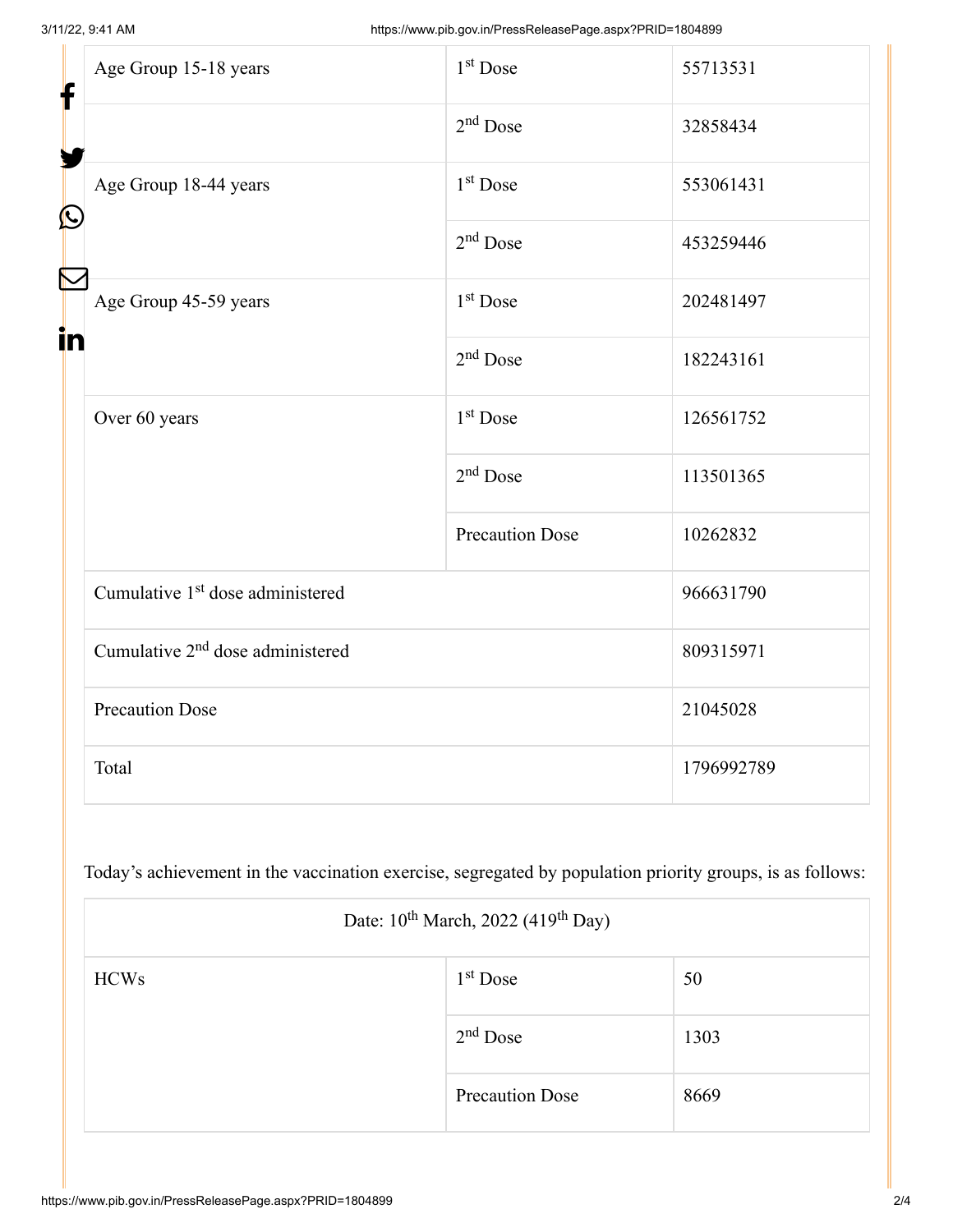| f            | <b>FLWs</b>                                  | 1 <sup>st</sup> Dose   | 88      |  |
|--------------|----------------------------------------------|------------------------|---------|--|
|              |                                              | $2nd$ Dose             | 2847    |  |
|              |                                              | <b>Precaution Dose</b> | 15155   |  |
| $\bf \Omega$ | Age Group 15-18 years                        | 1 <sup>st</sup> Dose   | 54180   |  |
|              |                                              | $2nd$ Dose             | 335828  |  |
| in           | Age Group 18-44 years                        | 1 <sup>st</sup> Dose   | 77801   |  |
|              |                                              | $2nd$ Dose             | 653844  |  |
|              | Age Group 45-59 years                        | 1 <sup>st</sup> Dose   | 11852   |  |
|              |                                              | $2nd$ Dose             | 154233  |  |
|              | Over 60 years                                | 1 <sup>st</sup> Dose   | 8008    |  |
|              |                                              | $2nd$ Dose             | 98661   |  |
|              |                                              | <b>Precaution Dose</b> | 51823   |  |
|              | Cumulative 1 <sup>st</sup> dose administered |                        | 151979  |  |
|              | Cumulative 2 <sup>nd</sup> dose administered |                        | 1246716 |  |
|              | <b>Precaution Dose</b>                       |                        | 75647   |  |
|              | Total                                        |                        | 1474342 |  |

The vaccination exercise as a tool to protect the most vulnerable population groups in the country from COVID-19 continues to be regularly reviewed and monitored at the highest level.

\*\*\*\*

MV